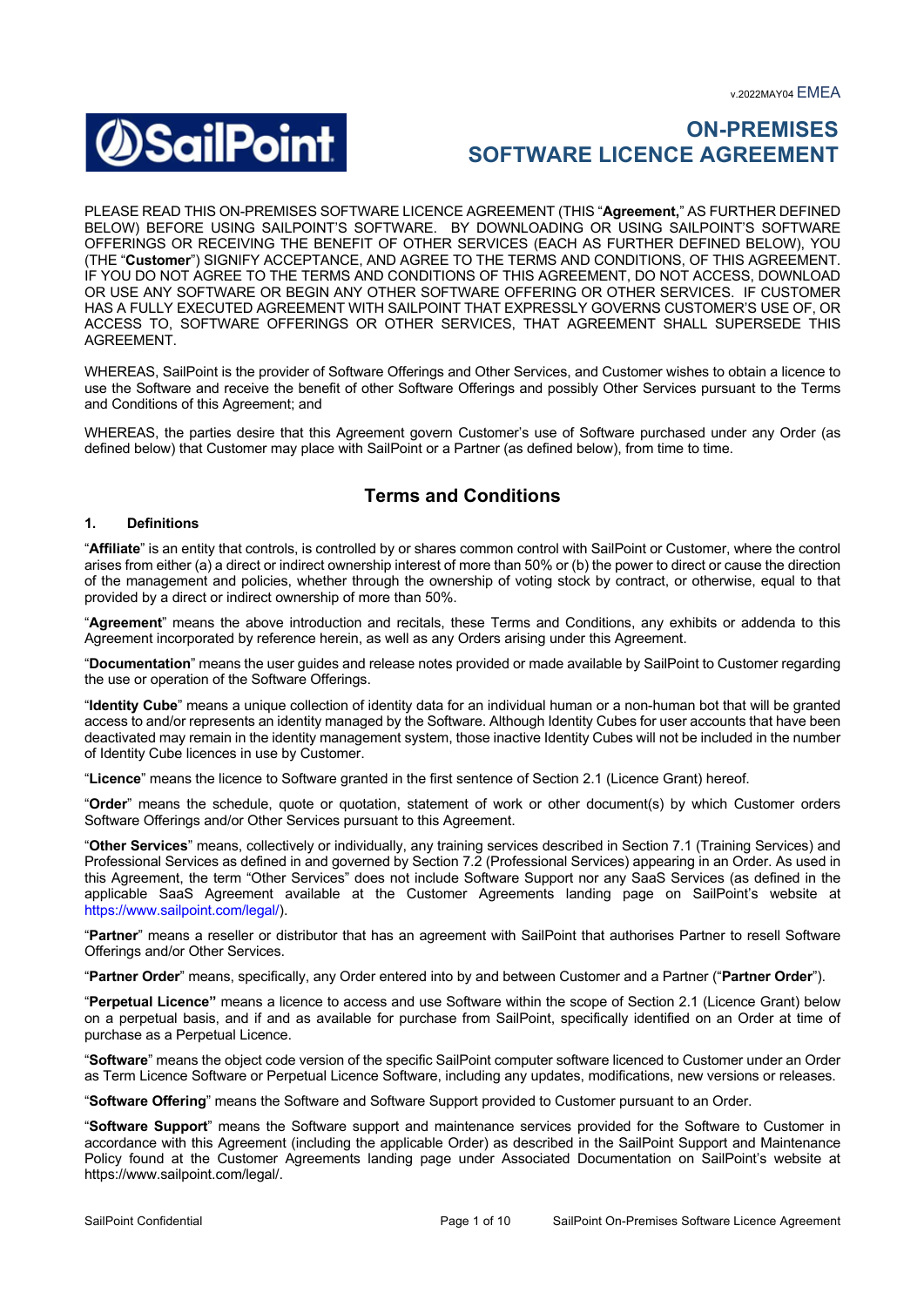"**Term Licence**" means a licence to install and use Software within the scope of Section 2.1 (Licence Grant) below on a subscription basis for finite period of time typically measured in multiple annual increments and stated on an Order at time of purchase as the applicable Term.

"**Term**" means the period(s) specified in an Order during which Customer will have a Licence (and/or access to Software Support or Other Services), as the same may be renewed or extended in accordance with the Order and Section 10.1 (Agreement & Term Renewal) hereof.

# **2. Grants.**

- **2.1. Licence Grant.** During the Term of any Software Licence purchased by Customer and subject to these Terms and Conditions, SailPoint grants Customer a limited, non-exclusive, non-transferable (except as otherwise set forth herein), non-sublicensable licence to (a) install, execute, copy, display or otherwise use the Software solely for Customer's internal business purposes and in accordance with the Documentation and solely for the number of Identity Cubes specified on one or more Orders and (b) use the Documentation solely with and for the Software. Customer may make a reasonable number of copies of the Software in machine-readable form solely for archive or backup purposes in accordance with Customer's standard archive or backup policies and procedures. Customer's use of the Software to manage greater than the number of Identity Cubes included in a purchased Licence is prohibited and any such use will be subject to additional Licence fees.
- **2.2. Third Party Use.** The Software may only be used by employees of Customer or contractor/agents of Customer who are acting on behalf of Customer by providing implementing, consulting or outsourcing services and are under a written agreement with Customer that will protect the Software similarly to the protections and restrictions stated under this Agreement.

# **3. Title and Restrictions**

- **3.1. Title and Copyright.** This Agreement confers no ownership rights to Customer and is not a sale of any rights in the Software, the Documentation, or the media on which either is recorded or printed. Customer does not acquire any rights, express or implied, in the Software or the Documentation, other than those rights as a licencee specified in this Agreement. All Software and Documentation furnished by SailPoint, and all copies thereof made by Customer and all compilations, derivative products, programmatic extensions, patches, revisions, and updates made by either party, and any, patent rights, copyrights, trade secrets, trademarks, trade names, service marks, designs or design marks or proprietary inventions, designs and information included within any of the items described above are and shall remain the property of SailPoint or SailPoint's licensors, as applicable. Customer agrees not to claim or assert title to or ownership of the Software or the Documentation. Customer will not remove or alter any copyright or proprietary notice from copies of the Software or the Documentation, and copies made by or for Customer shall bear all copyright, trade secret, trademark and any other intellectual property right notices appearing on the original copies.
- **3.2. Restrictions.** Customer will not, nor allow any third party to, reverse engineer, decompile or attempt to discover any source code or underlying ideas or algorithms of any Software. Except as mutually agreed to in writing as an exception under this Agreement, Customer will not, nor allow any third party to modify, lease, lend, use for timesharing or service bureau purposes or otherwise use or allow others to use Software for the benefit of any third party. Customer agrees to promptly report to SailPoint any violations of these provisions by Customer's employees, consultants or agents of which Customer is aware.

# **4. Orders and Delivery**

- **4.1. Orders.** Customer may purchase a licence to a Software Offering and/or Other Services by either (a) entering into an Order with SailPoint directly or (b) entering into an Order with a Partner that is subsequently acknowledged by SailPoint to Customer in writing (including by SailPoint sends sending a delivery notice to Customer via email). Customer may order additional Software Offerings and/or Other Services by executing a follow-on Order as contemplated in this Section 4.1. All Software Offerings and/or Other Services ordered by Customer through either SailPoint or a Partner shall be governed exclusively by this Agreement and, subject to Section 13.6 (Assignment), the applicable Order.
- **4.1.1. Orders with SailPoint**. A purchase order issued by Customer shall be in writing and identify the Software being ordered, the shipping and invoicing locations, and shall be subject to acceptance by SailPoint. In the event Customer does not issue a purchase order, a new Order shall be executed by Customer and SailPoint to evidence the Order.
- **4.1.2. Partner Orders**. All Partner Orders will be subject to pricing mutually agreed to between Customer and Partner.
- **4.2. Delivery.** SailPoint shall fulfil Orders by delivering Software and Documentation via access to electronic download, subject to the receipt by SailPoint of all required documentation. Customer's Order shall be considered delivered on the date that SailPoint emails Customer instructions for downloading the Software and Documentation. Thereafter, Customer shall be responsible for and bear all expenses (including without limitation, taxes) related to making the permitted number of copies of the Software and distributing the copies as permitted in this Agreement. Customer will be the importer of record for the Software.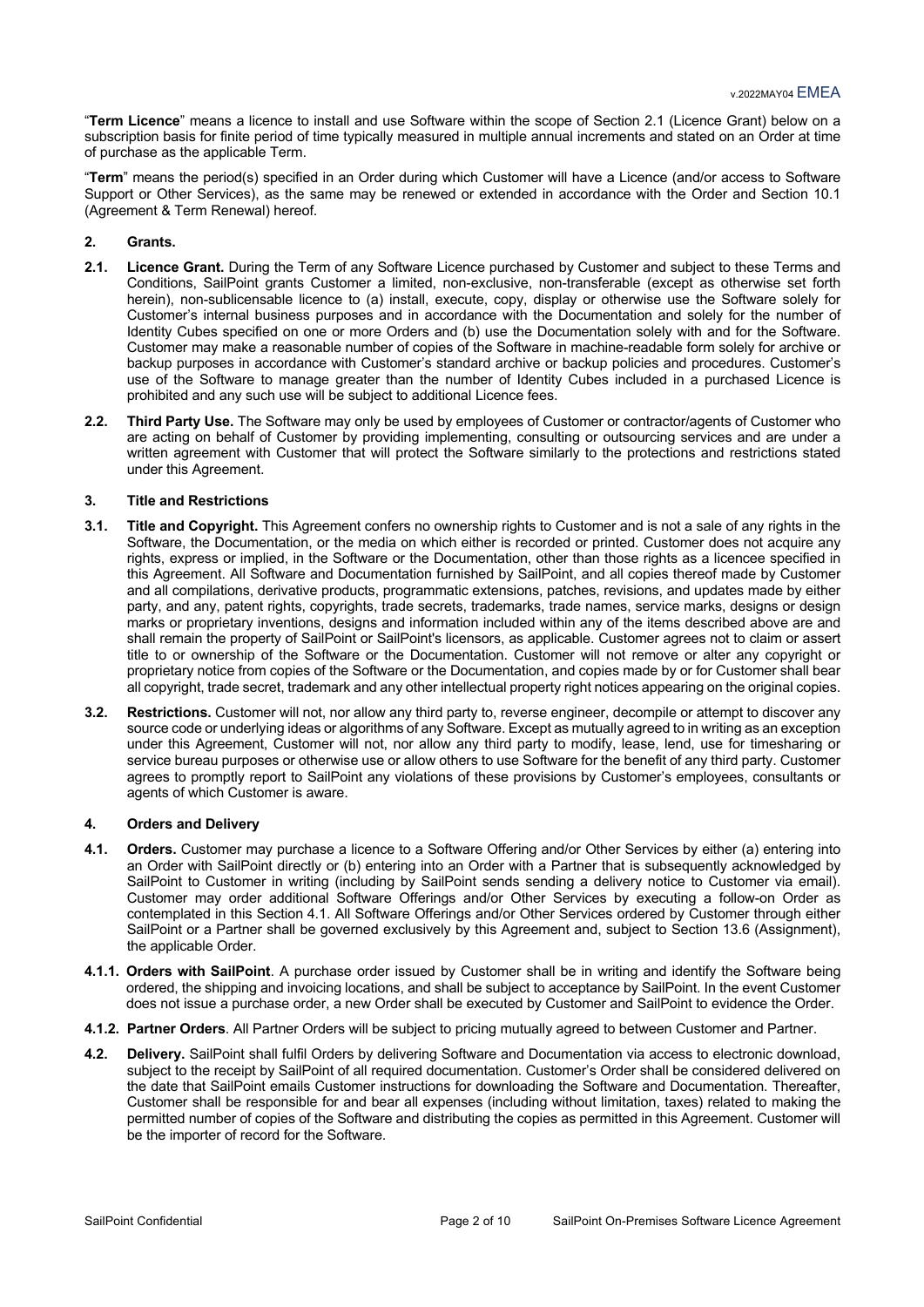# **5. Price and Payment**

**5.1. Price.** The fees and payment schedule for the Software Offering and Other Services are as set forth in an Order. The fees required to be paid hereunder do not include any amount for taxes, duties or import/export fees. If withheld by a government entity, Customer shall reimburse SailPoint and hold SailPoint harmless for all sales, use, VAT, excise, property, or other taxes or levies, duties or import/export fees which SailPoint is required to collect or remit to applicable tax authorities (including any interest or penalties thereon). Unless Customer provides SailPoint a valid exemption certification from the applicable taxing authority, Customer shall pay to SailPoint or its agents the amount of the tax.

#### **5.2. Payment.**

- **5.2.1. Direct Purchases from SailPoint**. Unless otherwise provided in the Order, SailPoint shall invoice Customer for all fees described therein on or promptly following the Order effective date. For any Software Offering or Other Services ordered by Customer directly through SailPoint, Customer shall pay all invoices within thirty (30) days from date of invoice. Except as expressly provided otherwise herein, fees are non-refundable, non-cancellable and not subject to set-off. If any fees remain unpaid by their due date, in addition to any other rights or remedies it may have under this Agreement or by matter of law, (i) SailPoint reserves the right to suspend any Software Offering and/or Other Services upon thirty (30) days written notice to Customer until the amounts are paid in full and (ii) the unpaid fees may accrue interest at the rate of the lesser of one and one-half percent (1.5%) of the outstanding balance per month or the maximum rate permitted by law from the date the fees were due until the date paid. Further, Customer shall be responsible for all costs and expenses associated with SailPoint's collection of the fees, including, without limitation, reasonable attorneys' fees that SailPoint may incur in connection with the collection efforts. Suspension or termination pursuant to this section shall not release Customer of its payment obligations under this Agreement or extend the term of the applicable Order. All fees are in U.S currency. Customer's obligations to pay fees incurred prior to the expiration of termination of this Agreement shall survive the expiration or termination of this Agreement
- **5.2.2. Purchases Through a Partner**. For any Software Offering and/or Other Services ordered by Customer through a Partner, the pricing and payment terms will be established through a Partner Order and all payments will be made directly to Partner. If a Partner is entitled to terminate or suspend any Software Offering and/or Other Services ordered by Customer pursuant to a Partner Order and Partner notifies SailPoint of the event, SailPoint may suspend or terminate the Software Offering or Other Services identified by the Partner. Subsequently, if Partner notifies SailPoint that Customer is entitled to reinstatement of the Software Offering or Other Services ordered by Customer pursuant to the Partner Order, and Customer is otherwise in compliance with the terms of this Agreement, SailPoint shall reinstate the Software Offering or Other Services as soon as reasonably practicable. SailPoint shall not be liable to Customer or to any third party for any liabilities, claims, or expenses arising from or relating to any suspension or termination of any Software Offering or Other Services in accordance with this Section 5.2.2.

#### **6. Software Support.**

Subject to Customer's payment of all applicable fees, SailPoint shall provide Software Support to Customer in accordance with the terms and conditions of this Agreement during the Term of any Order that includes an entitlement to Software Support. SailPoint provides Software Support and associated Documentation in the English language.

#### **7. Other Services.**

- **7.1. Training Services.** SailPoint will provide training services on a per-quote basis as requested by Customer. Customer shall approve SailPoint's quote prior to the commencement of any training services. If Customer purchases Professional Services other than as part of a subscription plan, SailPoint will invoice Customer monthly in arrears as SailPoint provides training services based on an approved quote. Unless otherwise stated in the Order, the training services shall exclude travel and living expenses.
- **7.2. Professional Services.** Customer may purchase professional services ("**Professional Services**") from SailPoint on a time and materials basis. The following terms and conditions shall apply to professional services performed for Customer by or on behalf of SailPoint:
	- a. **Scope of Professional Services**. Professional Services will be documented in a Statement of Work (**"SOW"**). The Software provided under this Agreement is not custom software but is standard commercial software and the scope of Professional Services provided hereunder shall consist solely of (i) program planning, (ii) Software deployment assistance, (iii) interface adapter efforts, and/or (iv) formal or non-formal software training. Professional Services provided to Customer by SailPoint shall not constitute works for hire.
	- b. **Term of Professional Services**. Professional Services will begin and terminate on the dates or times described in a mutually executed SOW, unless earlier terminated in accordance with this Agreement.
	- c. **Fees and Expenses**. Fees for Professional Services are described in a SOW or an Order. SailPoint may issue invoices on a monthly basis for Professional Services actually performed or in accordance with a payment schedule documented in a SOW or Order. SailPoint shall invoice Customer, and Customer shall pay, all actual and reasonable expenses for travel, food and lodging which are directly related to the performance of Professional Services.
	- d. **Termination or delay of Professional Services**. Customer may terminate Professional Services by giving ten (10) days prior written notice to SailPoint; termination shall be effective ten (10) days after SailPoint's receipt of the notice. If Customer delays the scheduled start of contracted Professional Services, Customer shall reimburse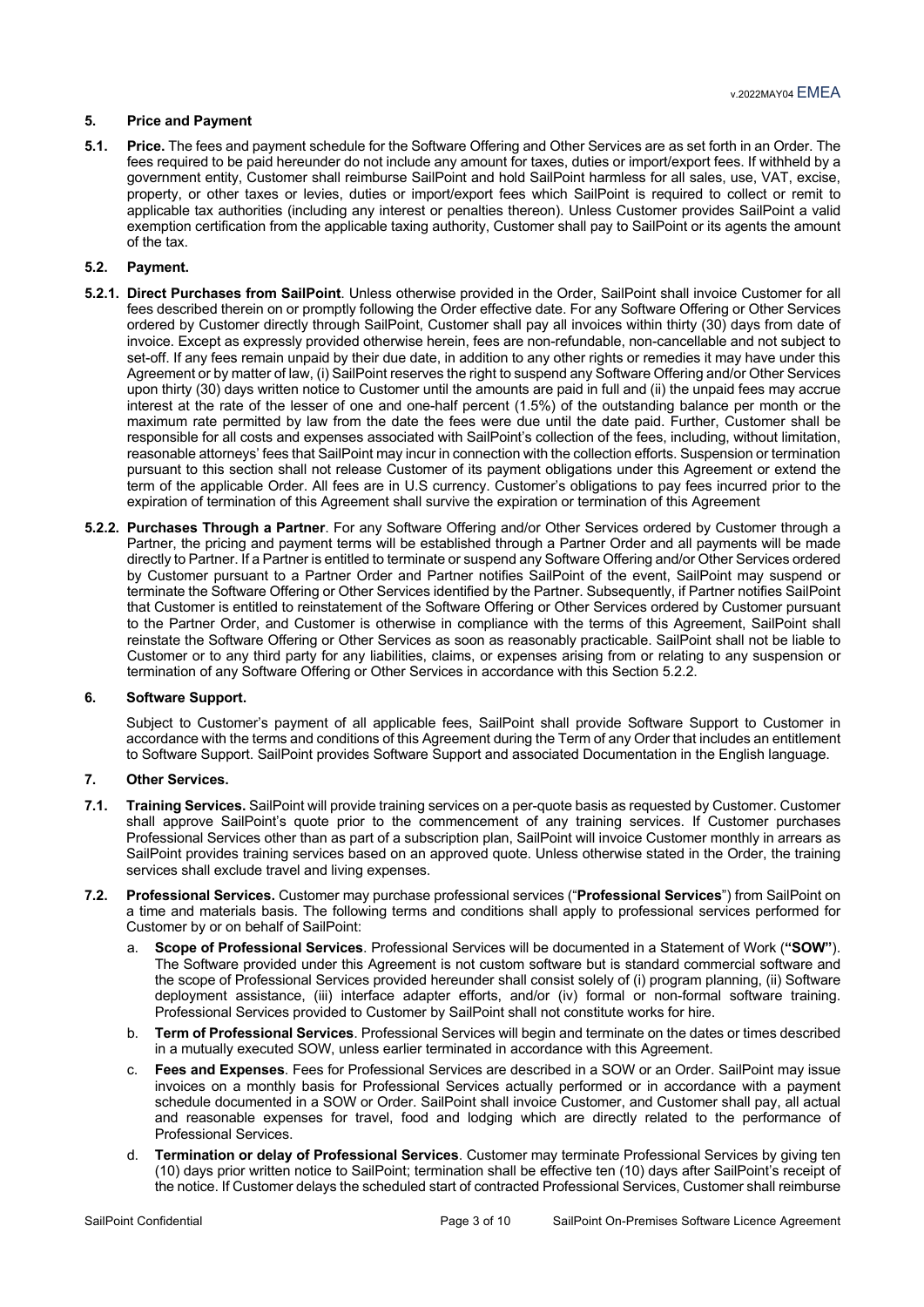SailPoint for any actual non-refundable costs incurred (including for expenses and contractors) due to the delay. If Customer terminates Professional Services before the agreed end of a Professional Services engagement as set forth in a mutually executed SOW, Customer shall pay SailPoint for any Professional Services completed but not yet paid for prior to the termination date, as well as reasonable and actual costs (including for expenses and contractors) incurred by SailPoint through the effective date of the termination.

- e. **SailPoint Proprietary Information**. All SailPoint Proprietary Information and all right, title and interest, including, without limitation, all patents, copyrights, and trade secret rights anywhere in the world, and all other intellectual property and rights in connection therewith shall be the sole property of and remain with SailPoint or its licensors, as applicable. SailPoint Proprietary Information includes, but is not limited to, Software and related documentation and any modifications thereto developed in whole or in part by Professional Services. Except for the licence use rights otherwise expressly provided in this Agreement, no right, title or interest in SailPoint Software is granted hereunder.
- f. **Independent Contractors**. SailPoint is an independent contractor and is solely responsible for all taxes, withholdings, and other similar statutory obligations, including but not limited to, Worker's Compensation Insurance. Nothing herein shall form or be construed to form a joint venture or partnership.
- g. **Performance Standards**. SailPoint's performance of Professional Services under this Agreement will be conducted with standards of practice common in the industry for similar services. While performing Professional Services at Customer's site, SailPoint will comply with all applicable Customer network and safety rules, guidelines and policies that do not conflict with the terms of this Agreement and any attachments hereto
- h. **Consent to Subcontract**. Customer hereby consents for SailPoint to subcontract Professional Services to persons or companies qualified and certified by SailPoint to provide Other Services on SailPoint's behalf.

#### **8. Software Warranty and Conditions.**

- **8.1. Product Warranty.** SailPoint warrants that the Software will materially conform to the accompanying Documentation for a period of ninety (90) days from the date of initial delivery. If during the warranty period the Software does not materially conform to the Documentation, then Customer's exclusive remedy under this provision will be to have SailPoint, at SailPoint's sole expense and option, either repair, replace, or refund (on a pro rata basis) the amount paid by Customer for the nonconforming Software as follows. If SailPoint elects to provide a refund as the remedy for nonconforming Software for which Customer has paid Term Licence fees for the current annual period, then SailPoint shall refund to Customer an amount equal to the licence fees paid by Customer for the remainder of the current annual period of the Term Licence, pro-rated from the date SailPoint received Customer's written notice detailing the nonconforming Software ("**Notification Date**"). If SailPoint elects to provide a refund as the remedy for nonconforming Software for which Customer has paid the applicable Perpetual Licence fee, then SailPoint shall refund to Customer (i) for the Perpetual Licence, an amount equal to a pro-rated portion of the Perpetual Licence fee calculated from the Notification Date using five-year straight line depreciation from the date of the applicable Perpetual Licence purchase and (ii) an amount equal to the fees paid by Customer for the remainder of the current paid-up period of Software Support for the nonconforming Software, pro-rated from the Notification Date. If SailPoint refunds the applicable fees in accordance with the foregoing, Customer's Licence to use the nonconforming Software shall be revoked and Customer shall comply with the obligations set forth in Section 10.3 (Effect of Termination) below. This warranty shall not apply if: (a) the Software is not used in accordance with SailPoint's Documentation and instructions; (b) the Software nonconformance has been caused by any of Customer's malfunctioning equipment or Customer-provided software; or (c) Customer has made modifications to the Software not expressly authorised in writing by SailPoint.
- **8.2. Warranty Disclaimer. THIS WARRANTY IS IN LIEU OF ALL OTHER WARRANTIES AND IS THE ONLY WARRANTY GRANTED BY SAILPOINT WITH RESPECT TO THE SOFTWARE OFFERING, DOCUMENTATION OR OTHER SERVICES. REGARDING THIS AGREEMENT OR ANY SOFTWARE LICENCED HEREUNDER, THERE ARE NO OTHER EXPRESS OR IMPLIED WARRANTIES OR CONDITIONS, ORAL OR WRITTEN, INCLUDING BUT NOT LIMITED TO THOSE OF MERCHANTABILITY OR FITNESS FOR A PARTICULAR PURPOSE OR SATISFACTORY QUALITY. SAILPOINT DOES NOT WARRANT UNINTERRUPTED OR ERROR-FREE OPERATION OF THE SOFTWARE OR THAT ALL SOFTWARE DEFECTS CAN BE CORRECTED.**

# **9. Confidentiality**.

**9.1. Treatment of Confidential Information.** Each party acknowledges that while this Agreement remains in effect, it may be entrusted with information from the other and agrees that it shall use commercially reasonable efforts to protect the confidentiality thereof. As used in this Agreement, "**Confidential Information**" means all proprietary, nonpublic information disclosed by a party (the "**Disclosing Party**") to the other party (the "**Receiving Party**"), directly or indirectly, which, (a) if in written, graphic, machine-readable or other tangible form, is marked as "confidential" or "proprietary," (b) if disclosed orally or by demonstration, is identified at the time of initial disclosure as confidential and is confirmed in writing to the Receiving Party to be "confidential" or "proprietary" within thirty (30) days of the disclosure, or (c) reasonably appears to be confidential or proprietary because of the circumstances of disclosure and the nature of the information itself, terms of this Agreement, each Order, Other Services and Documentation, business and marketing plans, technology and technical information, product designs, and business processes of either party.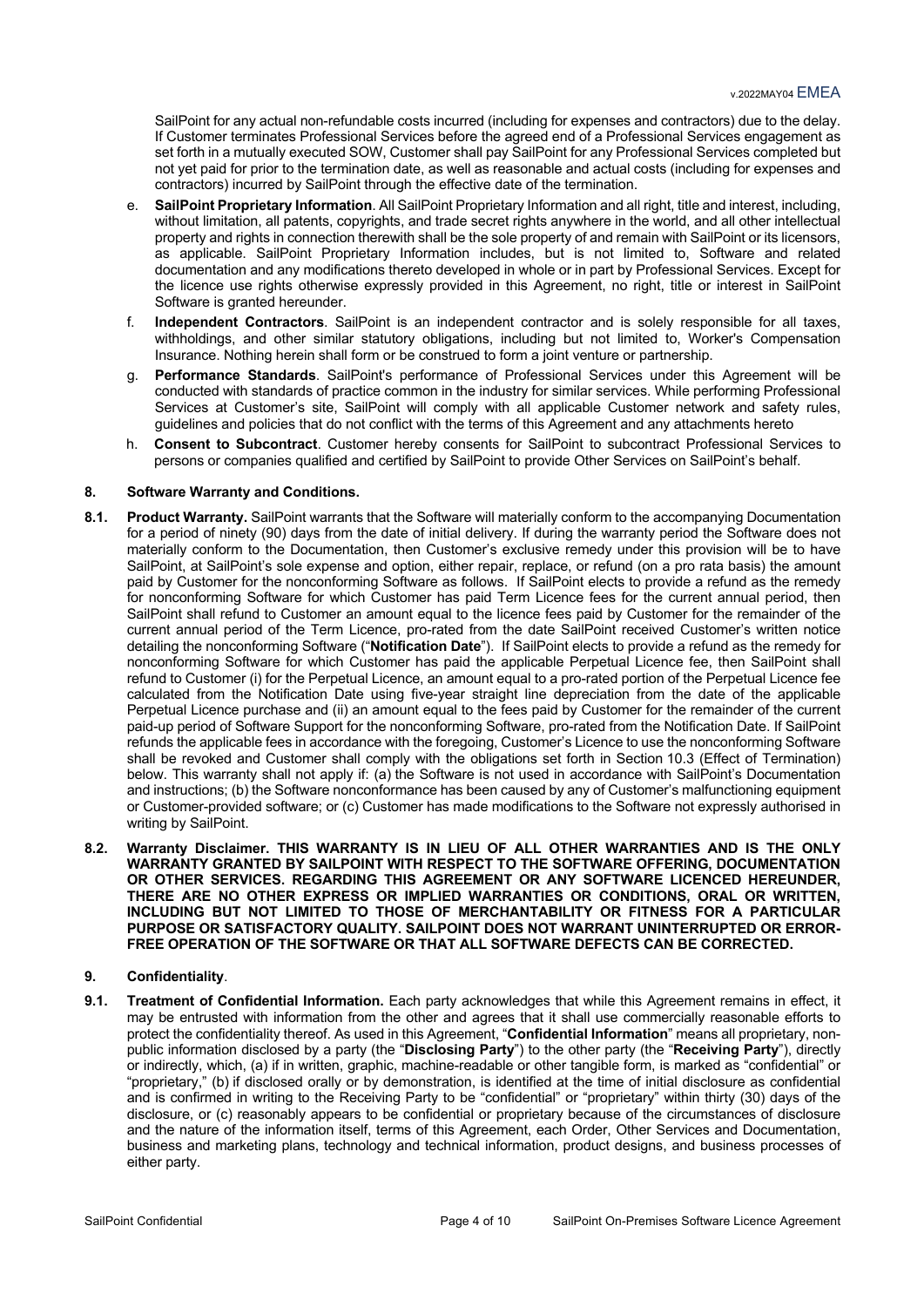- **9.2.** "**Confidential Information**" does not include information that:
	- i. is known publicly at the time of the disclosure by the Disclosing Party or becomes known publicly after disclosure through no fault of the Receiving Party;
	- ii. is known to the Receiving Party at the time of disclosure by the Disclosing Party due to previous receipt from a source that was not bound by confidentiality obligations to the Disclosing Party at that time; or
	- iii. is independently developed by the Receiving Party without use of or reference to the Confidential Information as demonstrated by the written records of the Receiving Party.
- **9.3.** The Receiving Party shall not (a) use the Confidential Information of the Disclosing Party except to exercise its rights and perform its obligations under this Agreement or (b) disclose the Confidential Information to any third party, except those of its employees, service providers, agents, and representatives who are subject to confidentiality obligations at least as stringent as the obligations set forth herein and have a "need to know" in order to carry out the purpose of this Agreement. The Receiving Party shall use at least the same degree of care it uses to protect its own confidential information of like nature, but not less than a reasonable degree of care, to protect the Confidential Information of the Disclosing Party.
- **9.4.** The Receiving Party may disclose Confidential Information of the Disclosing Party to the extent the disclosure is required by law or order of a court or other governmental authority; provided that the Receiving Party shall use commercially reasonable efforts to promptly notify the Disclosing Party prior to the disclosure to enable the Disclosing Party to seek a protective order or otherwise prevent or restrict the disclosure.
- **9.5. Remedies.** The parties agree that monetary damages may be insufficient to fully compensate either party for its losses in the event the other party violates the confidentiality provisions of this Agreement. Upon any actual or threatened violation by the Receiving Party, the Disclosing Party may be entitled to seek preliminary and other injunctive relief against the violation, in addition to any other rights or remedies that the Disclosing Party may have at law or in equity.

#### **10. Term and Termination**.

- **10.1. Agreement & Term Renewal.** This Agreement shall be in effect during the Term of any Order governed by this Agreement and shall continue in effect for so long as there is an Order arising under this Agreement with a current Term unless the Agreement or all Orders are terminated as set forth herein. At the end of an Order's Term, Customer may renew the Term by executing a follow-on Order referencing this Agreement with fees to be agreed between: (i) SailPoint and Customer for Software Offering(s) or Other Services purchased by Customer directly through SailPoint: or (ii) Partner and Customer for Software Offering(s) or Other Services purchased by Customer through a Partner.
- **10.2. Termination.** This Agreement and any Order(s) executed hereunder may be terminated (i) by mutual agreement of SailPoint and Customer, (ii) by either party if the other party commits a material breach of this Agreement and fails to cure the breach within thirty (30) days following receipt of breach notice, or (iii) by either party if the other party becomes insolvent or is adjudged as bankrupt; makes an assignment for the benefit of creditors; has a receiver appointed; or files a petition of bankruptcy.
- **10.3. Effect of Termination.** Upon termination of this Agreement or expiration or termination of an Order, all rights granted to Customer for the Licence(s) purchased under the Order shall cease and Customer shall immediately: (i) cease using the applicable Software and Documentation, (ii) uninstall and delete all copies of the Software together with all Documentation and other materials associated with the Software from all systems operated by or on behalf of Customer, (iii) cease using the Software Support associated with the applicable Licence(s), and (iv) give SailPoint a written certification that Customer has complied with all of the foregoing obligations. If this Agreement is terminated by Customer for an uncured material breach by SailPoint pursuant to Section 10.2 (Termination), and as of the effective date of the termination there is time remaining in the current paid-up annual period of the Customer's current Licence Term or of separately purchased Software Support, then SailPoint will refund to Customer a portion of the prepaid fees on a pro-rata basis calculated from the effective date of termination to the end of the paid up annual period. In the event Customer purchased a Perpetual Licence, SailPoint will refund to Customer an amount equal to the pro rata portion of the applicable Perpetual Licence fees calculated from the effective date of the termination using a five-year straight-line depreciation from the date of the Customer's original purchase of the Perpetual Licence. Expiration or termination of this Agreement for any reason other than termination by Customer for an uncured material breach by SailPoint pursuant to Section 10.2 (Termination) shall not relieve Customer of the obligation to pay all future amounts due under all current Orders.
- **10.4. Survival**. Upon termination of this Agreement, all of the parties' respective rights and obligations hereunder shall cease, except that the sections of the Agreement entitled: "Title and Restrictions", "Payment", "Warranty Disclaimer", Intellectual Property Indemnification", "Limitation of Liability", "Confidentiality", "Effect of Termination", and "General" shall survive the termination.

#### **11. Intellectual Property Indemnification**.

**11.1. Indemnification.** Subject to Section 11.2 (Indemnity Process) below, SailPoint will defend Customer from all claims, demands, suits, or proceedings brought against Customer by a third party alleging that the Software, as provided by SailPoint to Customer under this Agreement, infringes any patent, copyright, or trademark or misappropriates any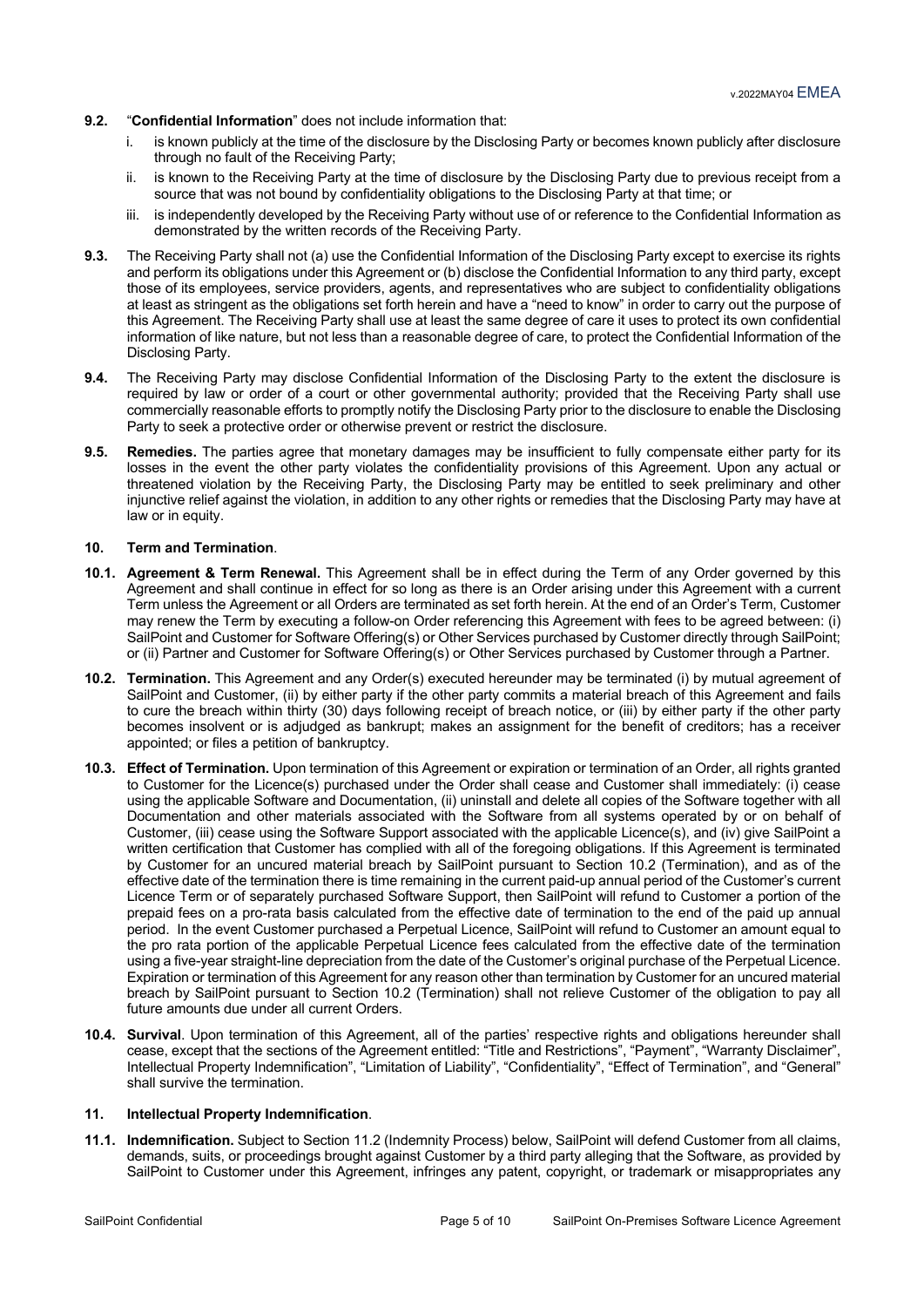trade secret of that third party (each, an "**Infringement Claim**"). SailPoint will indemnify Customer for all damages and costs (including reasonable attorneys' fees) finally awarded by a court of competent jurisdiction, authorised arbitral panel, or paid to a third party in accordance with a written settlement agreement signed by SailPoint, in connection with an Infringement Claim. In the event an Infringement Claim is brought, or in SailPoint's reasonable opinion is likely to be brought, SailPoint may, at its option: (a) procure the right to permit Customer to continue use of the Software, (b) replace or modify the Software with a non-infringing alternative having substantially equivalent performance within a reasonable period of time, or (c) if SailPoint determines that neither of the foregoing options are reasonably practicable, terminate the Licence and, if Customer is timely on payments for a Term Licence to the Software, refund any prepaid fees for the infringing Software paid by Customer to SailPoint for the period of time from the date the infringing Software was returned through the end of the paid up portion of the current Term (or if Customer has paid for a Perpetual Licence to the Software, the pro-rata refund shall be based on a five-year straight line depreciation from date of original purchase of the Perpetual Licence to the affected Software through the date of return). Notwithstanding the foregoing, SailPoint shall have no liability for any Infringement Claim of any kind to the extent that it relates to Software or portions or components thereof (i) not supplied by SailPoint, (ii) made in whole or in part in accordance to Customer specifications, (iii) modified by a party other than SailPoint after delivery to Customer, (iv) used in combination with any other product, process, materials, service, or device, if the infringement would have been avoided by the use of the Software without the other product, process, materials, service, or device, or (v) where Customer continues use of the infringing Software following SailPoint's supplying a modified, amended or replacement version of the Software, or (vi) use of the Software other than in accordance with the Documentation and this Agreement. Customer will reimburse SailPoint for any reasonable out of pocket expenses incurred by SailPoint if the cause of the infringement is attributable to Customer's actions as stated in this paragraph. THE INDEMNIFICATION OBLIGATIONS SET FORTH IN THIS SECTION 11.1 ARE CUSTOMER'S EXCLUSIVE REMEDY AND SAILPOINT'S SOLE LIABILITY WITH RESPECT TO SAILPOINT'S INFRINGEMENT OR MISAPPROPRIATION OF THIRD-PARTY INTELLECTUAL PROPERTY RIGHTS OF ANY KIND.

**11.2. Indemnity Process.** With respect to claims for indemnification pursuant to Section 11.1 (Indemnification) above, Customer must (a) promptly notify SailPoint of the claim (provided that any failure to provide prompt written notice will only relieve the SailPoint of its obligations to the extent its ability to defend the claim is materially prejudiced by the failure), (b) give SailPoint sole control of the defence and settlement of the claim (provided that SailPoint shall not consent to entry of any judgment or admission of any liability of Customer without the prior written approval of Customer), and (c) provide reasonable assistance, cooperation, and required information with respect to the defence and settlement of the claim, at SailPoint's expense. At its own expense, Customer may retain separate counsel to advise it regarding the defence or settlement of the claim.

#### **12. Limitation of Liability**.

- **12.1. Liability Limit.** SUBJECT TO SECTION 13 (COUNTRY SPECIFIC CONTRACT TERMS), TO THE MAXIMUM EXTENT PERMITTED BY APPLICABLE LAW, IN NO EVENT SHALL EACH PARTY'S AGGREGATE LIABILITY ARISING OUT OF OR RELATING TO THE SOFTWARE, LICENCE OR THE SOFTWARE SUPPORT PROVIDED PURSUANT TO THIS AGREEMENT EXCEED THE LICENCE FEES PAID AND/OR PAYABLE BY CUSTOMER TO SAILPOINT UNDER THE ORDER GIVING RISE TO THE CLAIM FOR THE 12 MONTHS PRECEDING THE EVENT GIVING RISE TO THE CLAIM. FOR OTHER SERVICES, IN NO EVENT SHALL EACH PARTY'S AGGREGATE LIABILITY EXCEED THE AMOUNT OF FEES PAID AND/OR PAYABLE FOR THE OTHER SERVICES BY CUSTOMER TO SAILPOINT UNDER THE ORDER GIVING RISE TO THE CLAIM FOR THE 12 MONTHS PRECEDING THE EVENT GIVING RISE TO THE CLAIM. NOTWITHSTANDING THE LIMITATIONS SET FORTH IN THIS SECTION 12.1, NEITHER PARTY EXCLUDES OR LIMITS ITS LIABILITY FOR:
	- a. EITHER PARTY'S INDEMNIFICATION OBLIGATIONS SET FORTH IN SECTION 11 (INTELLECTUAL PROPERTY INDEMNIFICATION);
	- b. DAMAGES FOR DEATH, BODILY INJURY OR DAMAGE TO TANGIBLE PROPERTY CAUSED BY EITHER PARTY'S NEGLIGENCE;
	- c. DAMAGES RESULTING FROM EITHER PARTY'S GROSS NEGLIGENCE, WILLFUL MISCONDUCT, OR FRAUD;
	- d. A PARTY'S MISAPPROPRIATION OR INFRINGEMENT OF THE OTHER PARTY'S INTELLECTUAL PROPERTY RIGHTS OR OTHER UNAUTHORISED USE OF THE OTHER PARTY'S TECHNOLOGY OR INTELLECTUAL PROPERTY RIGHTS;
	- e. DAMAGES RESULTING FROM EITHER PARTY'S BREACH OF SECTION 9 (CONFIDENTIALITY); OR
	- f. CUSTOMER'S PAYMENT OBLIGATIONS.
- **12.2. Consequential Damages.** FURTHERMORE, TO THE MAXIMUM EXTENT PERMITTED BY APPLICABLE LAW, IN NO EVENT SHALL EITHER PARTY OR ITS LICENSORS BE LIABLE FOR ANY SPECIAL, INCIDENTAL, PUNITIVE, EXEMPLARY, INDIRECT, RELIANCE OR CONSEQUENTIAL DAMAGES (INCLUDING, WITHOUT LIMITATION, DAMAGES FOR LOSS OF BUSINESS, LOSS OF PROFITS, BUSINESS INTERRUPTION, LOSS OF DATA, LOST SAVINGS OR OTHER SIMILAR PECUNIARY LOSS) WHETHER ARISING FROM CONTRACT, TORT, OR ANY OTHER THEORY OF LIABILITY EVEN IF THE PARTY KNEW OR SHOULD HAVE KNOWN OF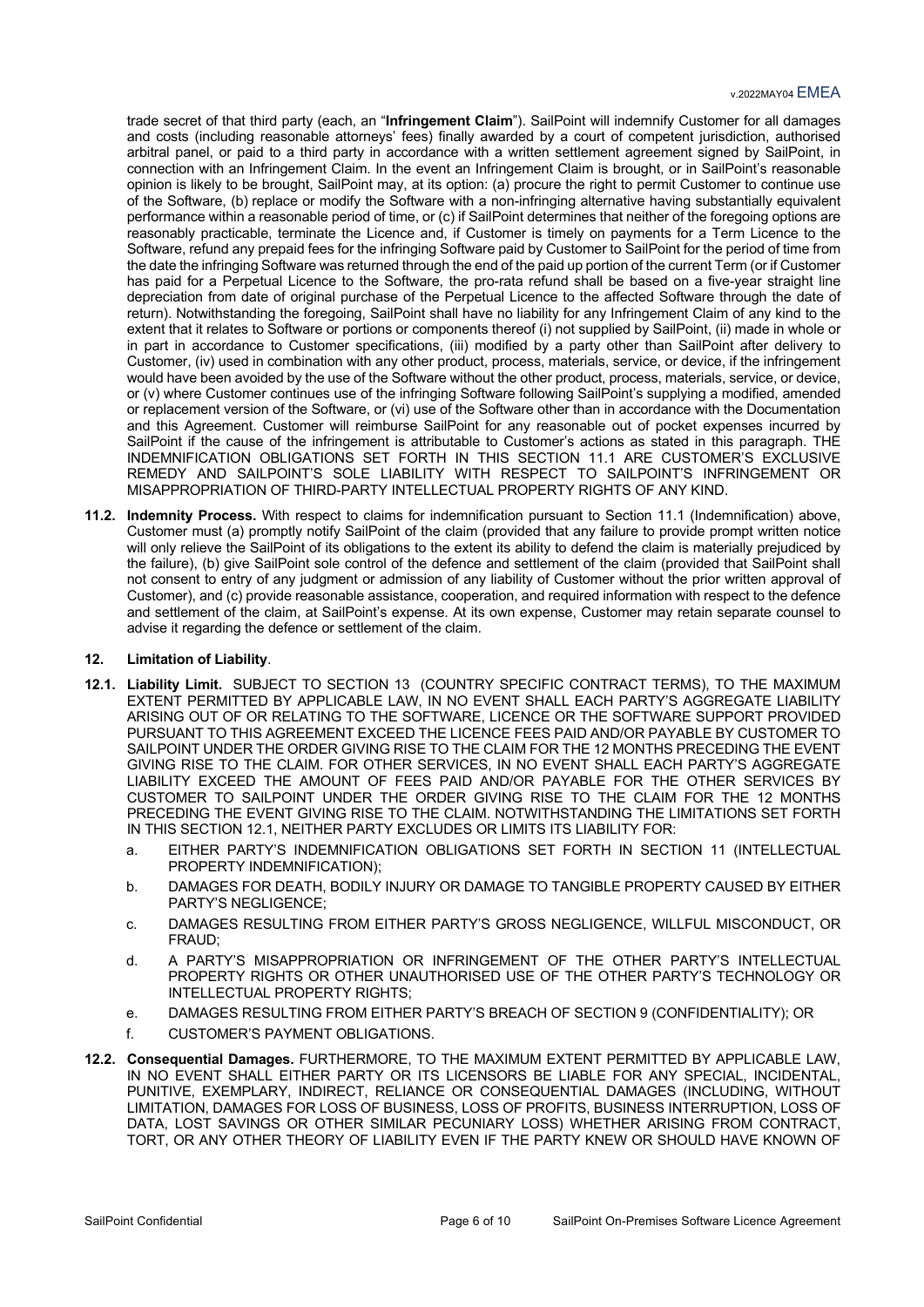THE POSSIBILITY OF THE DAMAGES. NOTWITHSTANDING THE IMMEDIATELY PRECEDING SENTENCE, THE FOLLOWING SHALL BE EXCLUDED FROM THE LIMITATIONS SET FORTH IN THIS SECTION 12.2:

- a. DAMAGES FOR DEATH, BODILY INJURY OR DAMAGE TO TANGIBLE PROPERTY CAUSED BY EITHER PARTY'S NEGLIGENCE;
- b. DAMAGES RESULTING FROM EITHER PARTY'S GROSS NEGLIGENCE, WILLFUL MISCONDUCT, OR FRAUD;
- c. A PARTY'S MISAPPROPRIATION OR INFRINGEMENT OF THE OTHER PARTY'S INTELLECTUAL PROPERTY RIGHTS OR OTHER UNAUTHORISED USE OF THE OTHER PARTY'S TECHNOLOGY OR INTELLECTUAL PROPERTY RIGHTS; AND
- d. DAMAGES RESULTING FROM EITHER PARTY'S BREACH OF SECTION 9 (CONFIDENTIALITY).
- **12.3. Acknowledgment**. THE LIMITATION OF LIABILITY AND EXCLUSION OF CERTAIN DAMAGES STATED HEREIN WILL APPLY REGARDLESS OF THE FAILURE OF ESSENTIAL PURPOSE OF ANY REMEDY. BOTH PARTIES HEREUNDER SPECIFICALLY ACKNOWLEDGE THAT THE LIMITATIONS OF LIABILITY AND EXCLUSION OF CERTAIN DAMAGES STATED HEREIN ARE REFLECTED IN THE PRICING AND BUT FOR THE LIMITATIONS AND EXCLUSIONS, SAILPOINT WOULD NOT HAVE MADE THE OTHER SERVICES AVAILABLE TO **CUSTOMER**

# **13. General**

- **13.1. U.S. Government Restriction Rights.** The Software is provided with "RESTRICTED RIGHTS." Use of the Software by the U.S. Government constitutes acknowledgment of SailPoint's proprietary rights in it. The Software is a "commercial item" under FAR 12.201. Consistent with FAR section 12.212 and DFARS section 227.7202, any use, modification, reproduction, release, performance, display, disclosure or distribution of the Software or Documentation by the U.S. government shall be governed solely by the terms of this Agreement and shall be prohibited except to the extent expressly permitted herein.
- **13.2. Regulatory/Export Compliance.** Customer acknowledges and agrees that the Software is subject to the export control laws, rules, regulations, restrictions and national security controls of the United States and other applicable foreign agencies (the **"Export Controls"**), and agrees not to export or re-export, or allow the export or re-export of the Software or any copy or portion thereof in violation of the Export Controls. Customer hereby represents that (i) Customer is not an entity or person to which shipment of Software is prohibited by the Export Controls; and (ii) Customer will not export, re-export or otherwise transfer the Software to (a) any country subject to a United States trade embargo, (b) a national or resident of any country subject to a United States trade embargo, (c) any person or entity to which shipment of Software is prohibited by the Export Controls, or (d) anyone who is engaged in activities related to the design, development, production, or use of nuclear materials, nuclear facilities, nuclear weapons, missiles or chemical or biological weapons.
- **13.3. Anti-Bribery/Corruption.** Neither party (a) has received or been offered any illegal or improper bribe, kickback, payment, gift, or thing of value from an employee or agent of the other party in connection with this Agreement or (b) has made, paid, given, or agreed to make, pay, or give any bribe, kickback, payment, gift, or thing of value to any foreign government official or other person in violation of applicable laws related to the prevention of corruption, including the U.S. Foreign Corrupt Practices Act of 1977, as amended ("**Anti-Corruption Laws**") in connection with this Agreement Both parties agree to comply with Anti-Corruption Laws in relation to this Agreement. If either party learns of any violation of the foregoing restriction, the party will use reasonable efforts to promptly notify the other party.
- **13.4. Severability.** Should any provision of this Agreement be invalid, ineffective, or unenforceable, under present or future laws, the remainder of the provisions shall remain in full force and effect and shall in no way be affected, impaired or invalidated.
- **13.5. Notice.** Except as otherwise expressly permitted in this Agreement, notices under this Agreement shall be in writing and shall be deemed to have been given (a) five (5) business days after mailing if sent by registered or certified mail, (b) when personally delivered, or (c) one (1) business day after deposit for overnight delivery with a recognized courier for U.S. deliveries (or three (3) business days for international deliveries).
- **13.6. Assignment.** Neither party shall assign this Agreement or any of its rights or obligations hereunder without the prior written consent of the other party, which consent shall not be unreasonably withheld or delayed. Notwithstanding the foregoing, (a) either party may assign this Agreement to any party that acquires all or substantially all of its related business by merger, sale of stock or assets, or a similar transaction, and (b) SailPoint may subcontract its obligations hereunder to a third party, provided that SailPoint shall remain liable for any breach thereof.
- **13.7. Entire Agreement.** This Agreement together with the documents incorporated hereto by reference, constitute the entire agreement between the parties on the subject matter hereof and supersede all previous oral and written communications, representations, understandings and agreements by the parties concerning the subject matter of this Agreement. Customer agrees that its purchase of the Software is neither contingent upon the delivery of any future functionality or features nor dependent upon any oral or written public comments made by SailPoint with respect to future functionality or features. No terms, provisions or conditions contained in any purchase order, sales confirmation, or other business form or announcement that either party may use in connection with the transactions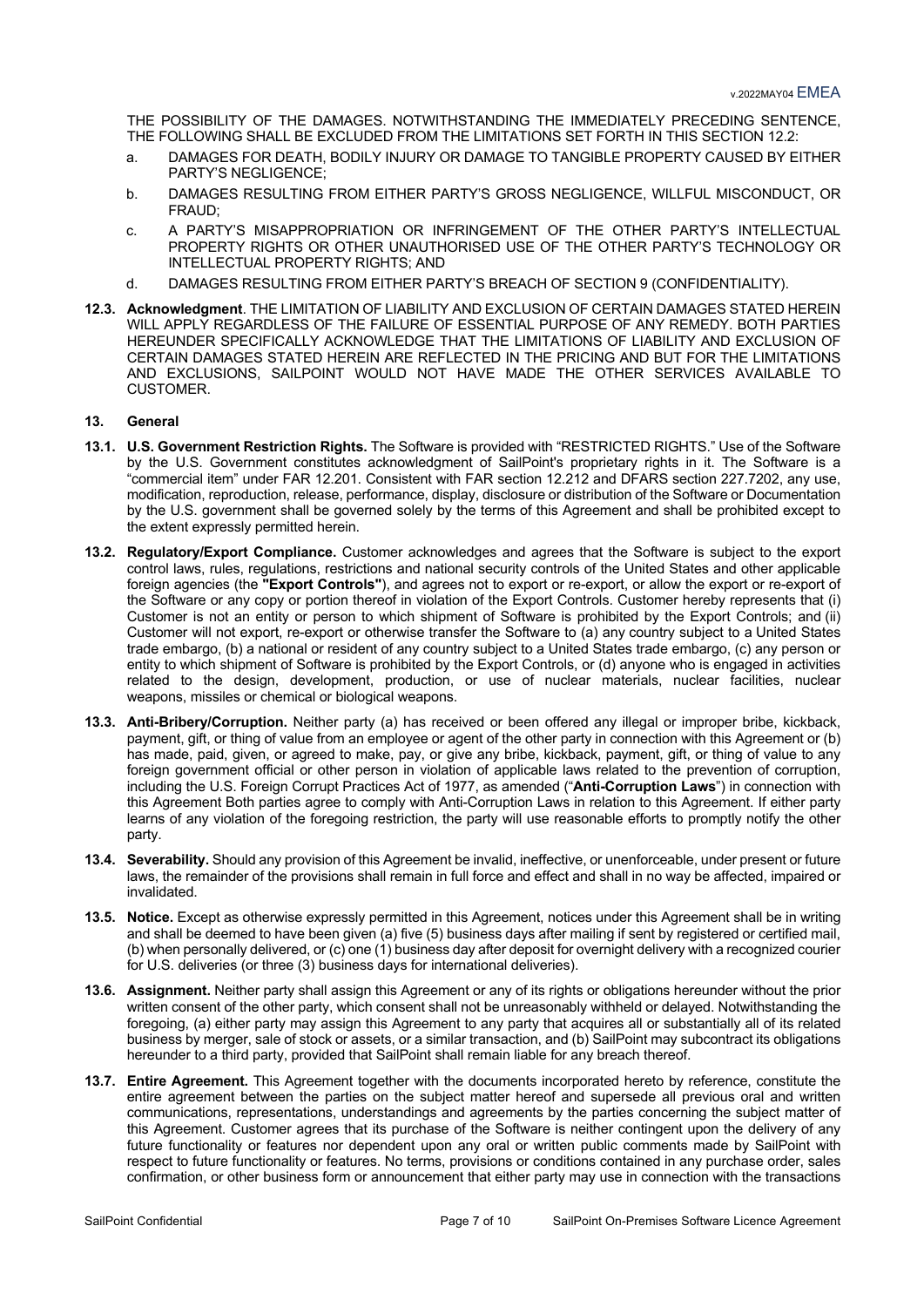contemplated by this Agreement will have any effect on the rights or obligations of the parties under, or otherwise modify, this Agreement. This includes but is not limited to any terms (including those requiring SailPoint's payment of fees to a third party) that are presented to SailPoint by or on behalf of Customer as part of Customer's vendor registration, invoicing, or other similar process, even if SailPoint has accepted the terms as a technical matter or continued to act after being presented with them to facilitate Customer's payment or otherwise. If there is any conflict between the terms of this Agreement and any Order or similar ordering document with a Partner, the terms of this Agreement shall control unless SailPoint and Customer expressly agree otherwise in the applicable Order or other document signed by both parties by specific reference to the section(s) of this Agreement that are intended to be modified. No modification, amendment, or waiver of any provision of this Agreement will be effective unless in writing and signed by authorised representatives of both parties hereto. Any failure to enforce any provision of this Agreement shall not constitute a waiver thereof or of any other provision and a waiver of any breach of this Agreement shall not constitute a waiver of any other or subsequent breach.

- **13.8. Governing Law.** Where the address of the Customer (as contained at the head of this Agreement or any Order hereto) is located in any of the following countries, then the laws of such country shall apply to this Agreement or Order, as the case may be: **Austria, Belgium, Denmark, Finland, France, Germany, Netherlands, Norway, Republic of Ireland, Spain, Sweden, Switzerland**. Where such address is located in any other country, this Agreement (or any Order) will be governed by and construed in accordance with the laws of **England and Wales**. In any event, the United Nations Convention on Contracts for the International Sale of Goods shall not apply.
- **13.9. Country-Specific Contract Terms.** Where, pursuant to Section 13.8 (Governing Law) above, this Agreement is subject to the laws of France ("**French Law**") or Germany ("**German Law**"), certain Sections of this Agreement shall be deemed to be varied in accordance with the applicable provisions of Schedule B attached hereto. In the event of any conflict between the provisions of Schedule B and the provisions of this Agreement, the provisions of Schedule B shall prevail, in relation to the context thereof.
- **13.10. Injunctive Relief; Attorney Fees.** Each party acknowledges and agrees that in the event of a material breach of this Agreement, including but not limited to, a breach of the "Title and Restrictions" or "Confidentiality" sections of this Agreement, the non-breaching party shall be entitled to seek immediate injunctive relief, without limiting its other rights and remedies. If any legal action is brought to enforce any rights or obligations under this Agreement, the prevailing party shall be entitled to recover its reasonable attorney fees, court cost and other collection expenses, in addition to any other relief it may be awarded.
- **13.11. Force Majeure.** Neither party shall be liable to the other for any delay or failure to perform hereunder due to circumstances beyond the party's reasonable control, including acts of God, acts of government, computer related attacks, hacking, or acts of terror, service disruptions involving hardware, software, or power systems not within the party's possession or reasonable control (each a "**Force Majeure Event**"). Notwithstanding the foregoing, Customer shall remain liable for the payment of all amounts required to be paid pursuant to an applicable Order, regardless of the occurrence or persistence of a Force Majeure Event.
- **13.12. Deployment Verification.** Upon reasonable advance notice to Customer and not to unreasonably interfere with Customer's normal business operations, SailPoint has the right to verify Customer's use of the Software against Customer's current entitlement under all active Orders. SailPoint shall not conduct a verification more frequently than once per year unless agreed otherwise in an Order.
- **13.13. Independent Contractors; No Third-Party Beneficiaries**. The parties have the status of independent contractors, and nothing in this Agreement nor the conduct of the parties will be deemed to place the parties in any other relationship. Except as provided in this Agreement, neither party shall be responsible for the acts or omissions of the other party or the other party's personnel. There are no third-party beneficiaries under this Agreement.
- **13.14. Data Protection.** SailPoint stores Customer business information, including business contact information (employee name, title, email, phone number, address, manager, role, etc. for the Customer personnel who interact directly with SailPoint), contract details (copies of fully executed agreements and summary details such as products and services purchased, contract effective date and renewal dates, amounts, etc.) and information about the Customer IT environment managed by the Services (Software version and related operating system, application server, web server, database, hardware specifications, etc.). This Customer business information is stored in a database that physically resides in the United States but is accessible to certain SailPoint personnel (access is granted by role on a least privileged access/ need to know basis) from locations within and outside of the United States. Other than the foregoing, SailPoint does not require (and Customer shall not provide to SailPoint) sensitive or personal data of the Customer or any its employees or sponsors for the purposes of SailPoint providing the Services to the Customer and SailPoint shall ensure at all times that it complies with all applicable data protection laws in relation to Customer data, as required for the purposes of this Agreement. Notwithstanding the foregoing, and without prejudice to the same, in the event that Customer requires SailPoint to process data on its behalf, the parties shall put in place appropriate agreements to provide for the same and which are required and subject to the then-applicable data protection laws.

# **13.15. Interpretation**. For purposes of interpreting this Agreement:

- i. unless the context otherwise requires, the singular includes the plural, and the plural includes the singular;
- ii. unless otherwise specifically stated, the words "herein," "hereof," and "hereunder" and other words of similar import refer to this Agreement as a whole and not to any particular section or paragraph;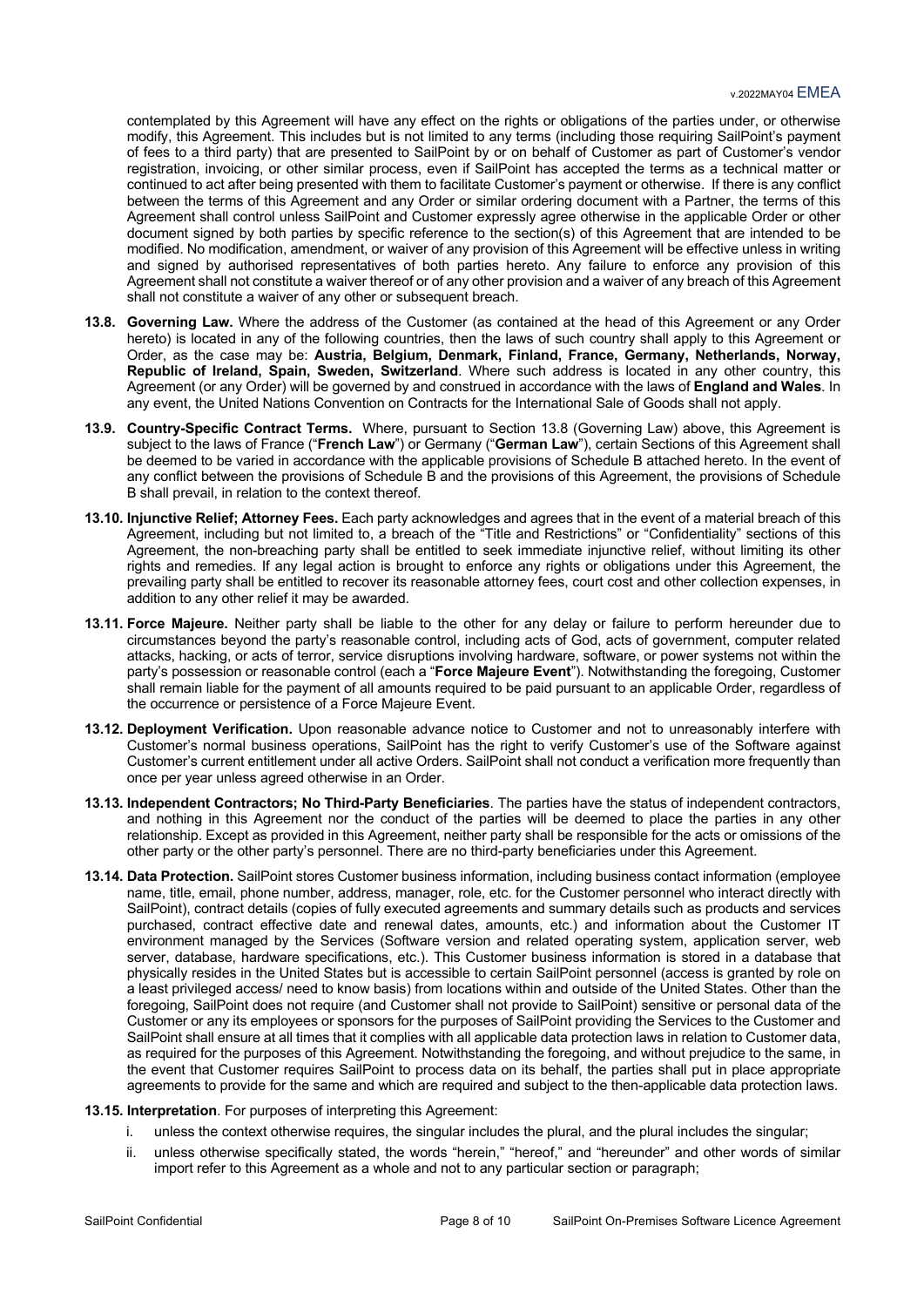- iii. the words "include" and "including" will not be construed as terms of limitation, and will therefore mean "including but not limited to" and "including without limitation";
- iv. unless otherwise specifically stated, the words "writing" or "written" mean preserved or presented in retrievable or reproducible form, whether electronic (including email but excluding voice mail) or hard copy; and
- v. the captions and section and paragraph headings used in this Agreement are inserted for convenience only and will not affect the meaning or interpretation of this Agreement.

\*\*\*End of Terms and Conditions\*\*\*

[Note: *Schedule A has been intentionally omitted*]